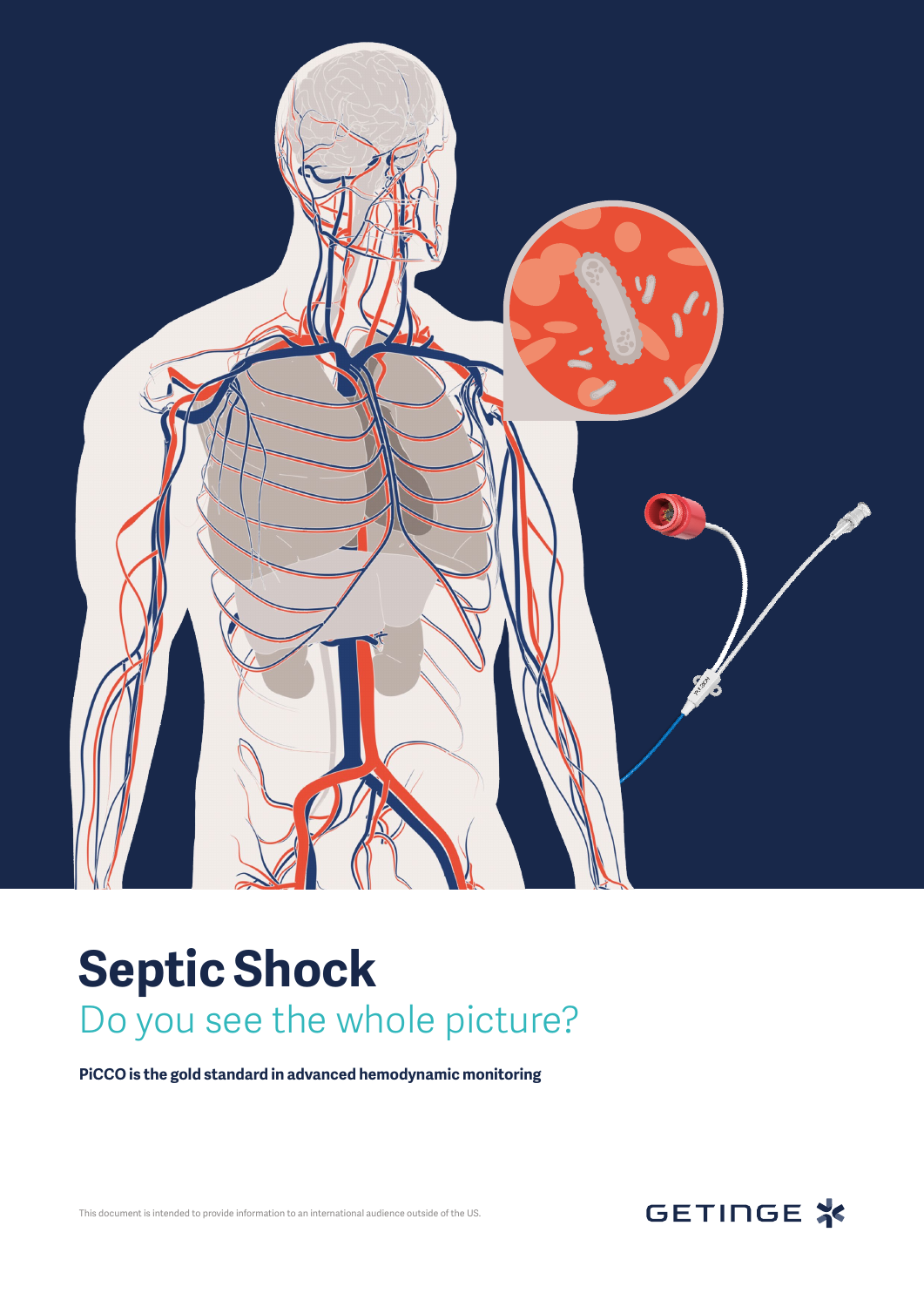## ... you need the complete hemodynamic picture with the PiCCO.

## When each of your decisions has critical consequences...

### The guidelines of the 2016 Surviving Sepsis Campaign say:

- Further hemodynamic assessment is recommended (such It is suggested that dynamic over static variables as assessing cardiac function) to determine the type of shock if the clinical examination does not lead to a clear diagnosis.
- be used to predict fluid responsiveness, where available. 13



  \* The high accuracy of the cardiac output value given by the PiCCO Technology is based on calibration via transpulmonary thermodilution \*\* SVV and PPV are only applicable in fully ventilated patients without cardiac arrhythmias

The PiCCO Technology provides a dynamic, minimally invasive measurement of cardiac output and its determinants (preload, afterload, contractility) as well as the quantification of pulmonary edema for a targeted treatment. It is a clinically proven tool for hemodynamic assessment and management during septic shock.

ELWI helps to define the need for de-escalation therapy<sup>10</sup>

CVP & PAOP reflect fluid status<sup>2,4</sup>

Fluid overload 50% of ICU patients do not respond to fluid administration  $2,3$ 



#### **Common pitfalls in the management of Septic Shock**

#### **PiCCO features**

#### **Benefits of managing Septic Shock with PiCCO**

| Physical examination alone         |        |
|------------------------------------|--------|
| often fails to reflect the         | do not |
| hemodynamic status <sup>5,12</sup> |        |

PVPI differentiates between cardiogenic and permeability pulmonary edema 10,11





Extra-Vascular Lung Water Index **ELWI**

ELWI quantifies the degree of pulmonary edema better than chest X-ray 6





The speed and appropriateness of therapy administered in septic shock influences outcome. 1